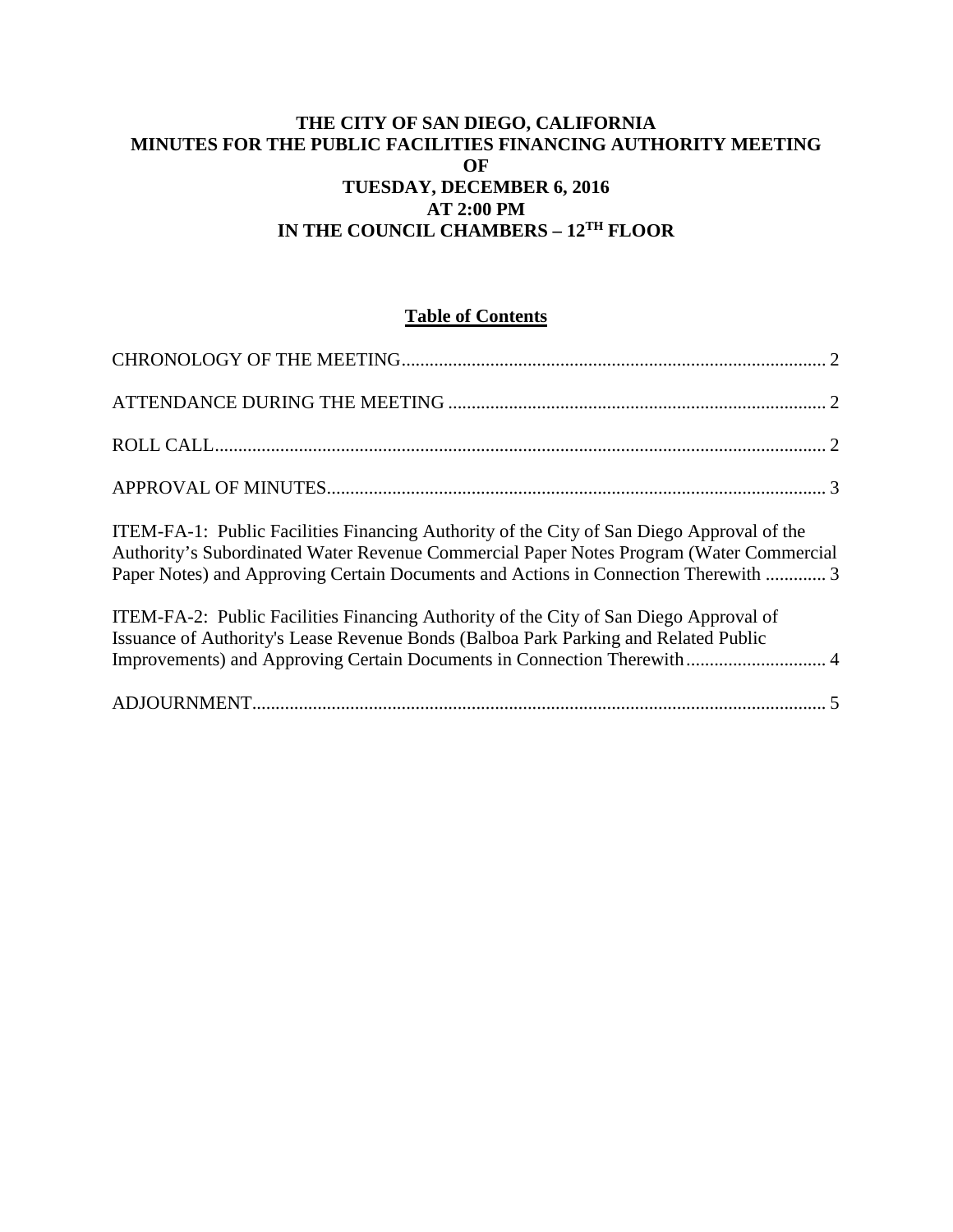#### <span id="page-1-0"></span>CHRONOLOGY OF THE MEETING:

The meeting was called to order by Council President Lightner at 2:06 p.m. Council President Lightner recessed the meeting at 2:09 p.m. to convene the Council meeting. Council President Lightner reconvened the Public Facilities Financing Authority meeting at 2:20 p.m. with District 3 vacant and Councilmember Alvarez not present. Council President Lightner recessed the Public Facilities Financing Authority meeting at 2:21 p.m. to convene the Council meeting. Council President Lightner reconvened the Public Facilities Financing Authority meeting at 3:06 p.m. with District 3 vacant and Councilmembers Zapf and Alvarez not present. The Public Facilities Financing Authority meeting was adjourned by Council President Lightner at 3:07 p.m.

#### <span id="page-1-1"></span>ATTENDANCE DURING THE MEETING:

#### PRESENT:

CD-1 Council President Sherri Lightner CD-2 Councilmember Lorie Zapf CD-4 Councilmember Myrtle Cole CD-5 Councilmember Mark Kersey CD-6 Councilmember Chris Cate CD-7 Councilmember Scott Sherman CD-9 Council President Pro Tem Marti Emerald

#### ABSENT:

CD-8 Councilmember David Alvarez

VACANT:  $CD-3$ 

CITY CLERK: Maland (gs).

#### <span id="page-1-2"></span>ROLL CALL:

- (1) Council President Lightner-present
- (2) Councilmember Zapf-present
- (3) Vacant
- (4) Councilmember Cole-present
- (5) Councilmember Kersey-present
- (6) Councilmember Cate-present
- (7) Councilmember Sherman-present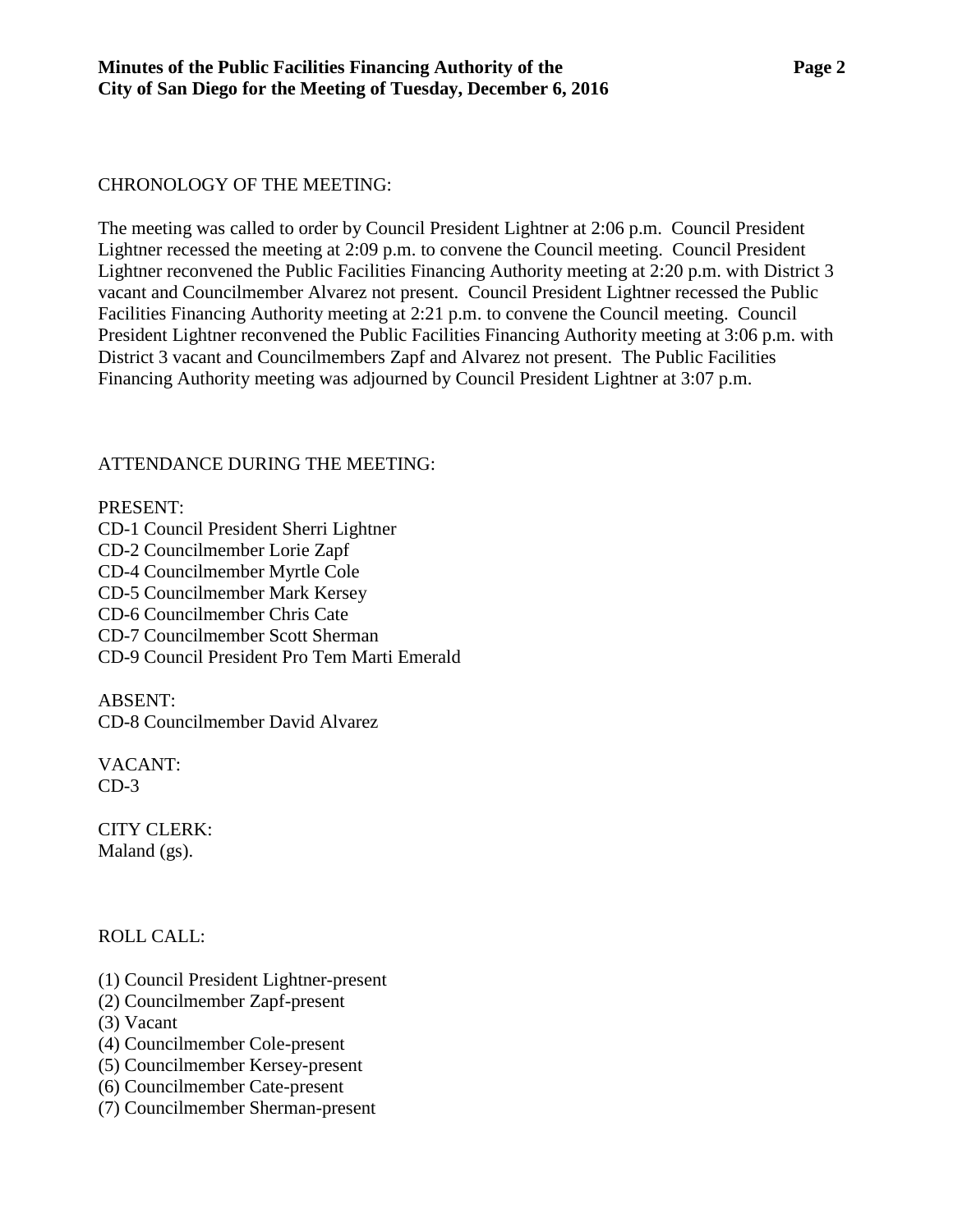(8) Councilmember Alvarez-not present

(9) Council President Pro Tem Emerald-present

### <span id="page-2-0"></span>APPROVAL OF MINUTES:

The Minutes of the following meeting were approved by Unanimous Consent.

APPROVED

11/14/2016 - [Special Meeting](http://www.sandiego.gov/sites/default/files/11-14-16-special.pdf)

COUNCIL ACTION: Start Time: 2:06 PM

<span id="page-2-1"></span>ITEM-FA-1: Public Facilities Financing Authority of the City of San Diego Approval of the Authority's Subordinated Water Revenue Commercial Paper Notes Program (Water Commercial Paper Notes) and Approving Certain Documents and Actions in Connection Therewith.

### **ITEM DESCRIPTION:**

Approve a resolution authorizing the issuance of the Water Commercial Paper Notes and approving the forms of various legal documents related thereto.

## **TODAY'S ACTION IS:**

Adopt the following resolution:

#### (FA-2016-9) ADOPTED AS RESOLUTION FA-2016-9

A Resolution of the Board of Commissioners of the Public Facilities Financing Authority of the City of San Diego (i) approving the forms and authorizing the execution and delivery of the Fifth Supplemental Indenture, an Assignment Agreement, the Issuing and Paying Agency Agreement and one or more Dealer Agreements, (ii) approving and authorizing the issuance and sale by the Public Facilities Financing Authority of the City of San Diego of one or more series or subseries of Commercial Paper Notes from time to time in an aggregate principal amount not to exceed \$250,000,000 to finance additional Capital Improvements to the Water System, (iii) approving the form and authorizing the distribution, execution and delivery of the Offering Memorandum; and (iv) approving certain other agreements and actions in connection therewith.

## **SUPPORTING INFORMATION:**

## FISCAL CONSIDERATIONS: N/A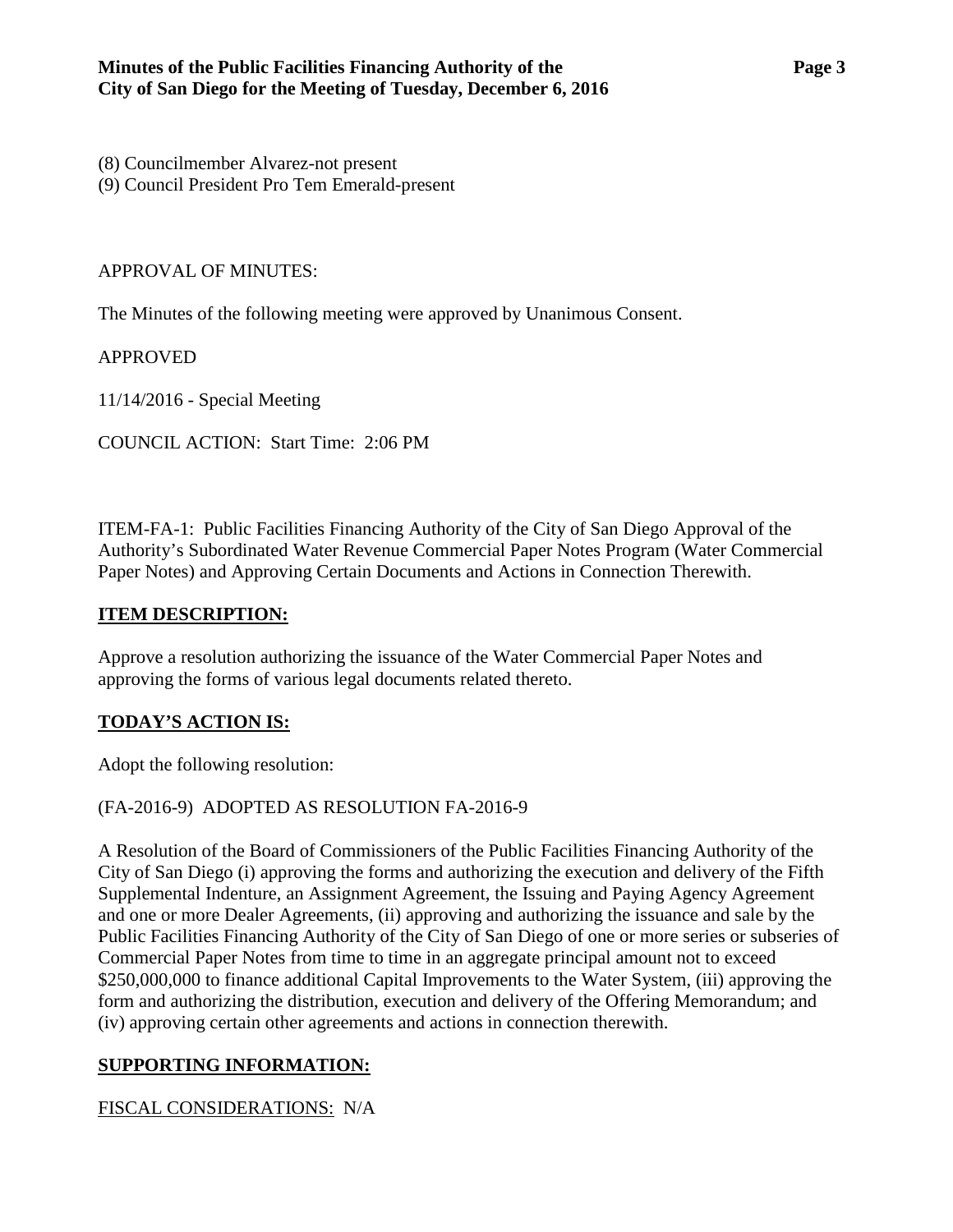## PREVIOUS BOARD ACTION: None.

Primary Contact\City Attorney\Phone: Brant Will\619-236-6220, MS 59

**NOTE:** See City Council Agenda of December 6, 2016, Item 331, for a companion item.

COUNCIL ACTION: Start Time: 3:06 PM

MOTION BY MARK KERSEY TO ADOPT. Second by Chris Cate.

Passed by the following vote: Yea: Sherri Lightner, Myrtle Cole, Mark Kersey, Chris Cate, Scott Sherman, Marti Emerald; Nay: (None); Recused: (None); Not Present: Lorie Zapf, David Alvarez; Vacant: District 3.

<span id="page-3-0"></span>ITEM-FA-2: Public Facilities Financing Authority of the City of San Diego Approval of Issuance of Authority's Lease Revenue Bonds (Balboa Park Parking and Related Public Improvements) and Approving Certain Documents in Connection Therewith. (District 3.)

## **ITEM DESCRIPTION:**

Approve a resolution authorizing the issuance of the Authority's Lease Revenue Bonds (Balboa Park Parking and Related Public Improvements) and approving certain legal documents in connection therewith.

# **TODAY'S ACTION IS:**

Adopt the following resolution:

## (FA-2016-8) ADOPTED AS RESOLUTION FA-2016-8

A Resolution of the Board of Commissioners of the Public Facilities Financing Authority of the City of San Diego authorizing the execution and delivery of a Site Lease, a Facilities Lease, an Indenture and a Bond Purchase Agreement, approving the issuance and sale of not to exceed \$50,000,000 principal amount of the Authority's Lease Revenue Bonds (Balboa Park Parking Related Public Improvements), and approving other documents and actions in connection therewith.

# **SUPPORTING INFORMATION:**